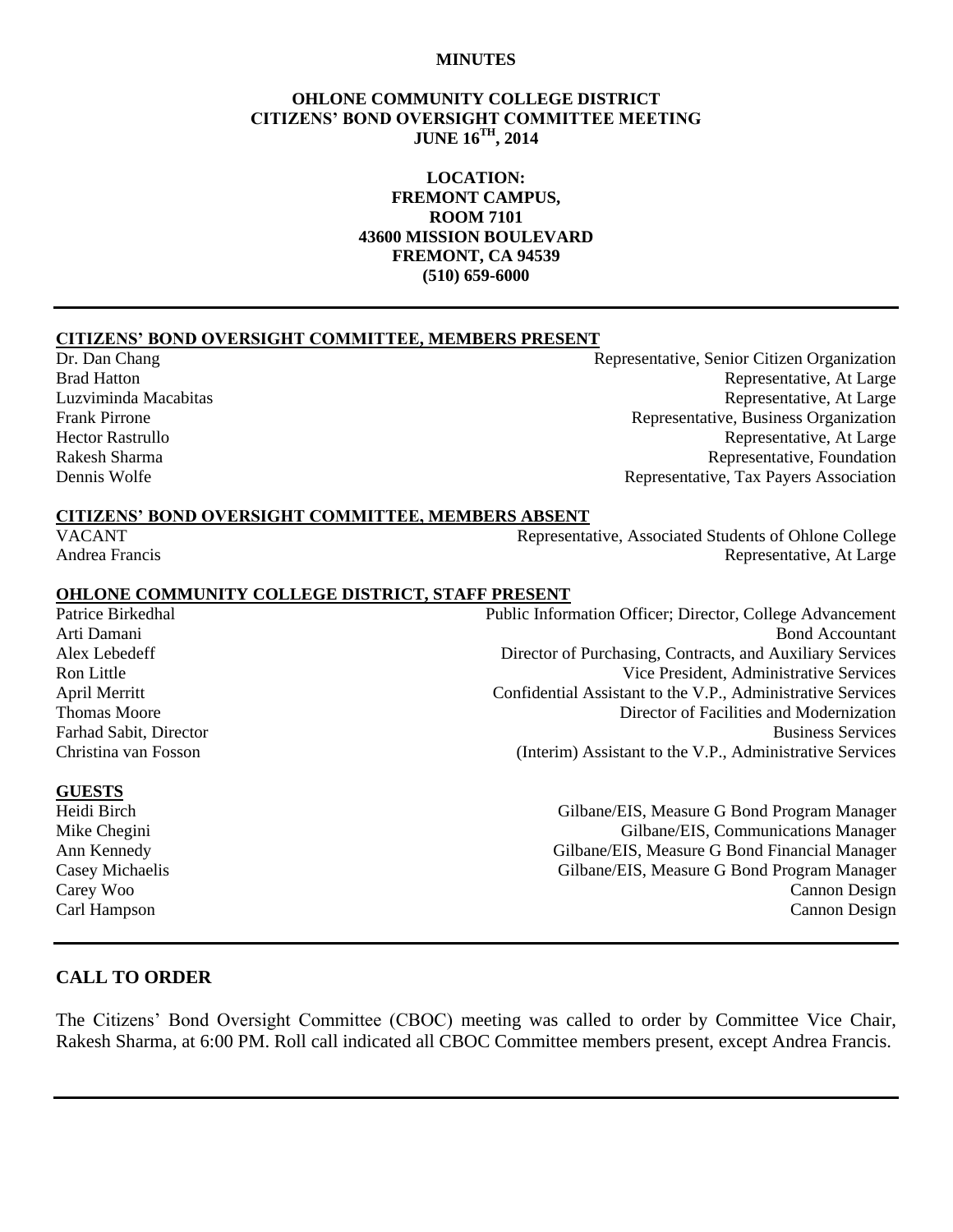## **I. APPROVAL OF AGENDA**

Committee member, Rakesh Sharma, made a motion to approve the agenda as presented. The motion was seconded by Committee member, Frank Pirrone. The motion was unanimously carried by the Committee members present.

## **II. APPROVAL OF MINUTES**

Committee member, Frank Pirrone, made a motion to approve the minutes from the previous meeting on March 17, 2014 with corrections identified as the clarification of the Measure G and Measure A updates. The Measure G and Measure A updates were combined under one heading. Minutes were amended to reflect the agenda. The Measure G and Measure A updates are under separate headings. The motion was seconded by Committee member, Brad Hatton. The motion was unanimously carried by all Committee members.

## **III. COMMITTEE MEMBERS' ATTENDANCE REPORT**

Ron Little presented the attendance report to the Committee. No concerns were discussed by the Committee.

# **IV. RECOGNITION OF COMMITTEE MEMBERS' TERMS**

No additional items were discussed by the Committee.

## **V. RECOGNITION OF REAPPOINTED COMMITTEE MEMBERS**

Dennis Wolfe was recognized for his reappointment.

# **VI. COMMUNICATIONS FROM COMMITTEE MEMBERS**

No additional items were discussed by the Committee.

## **VII. COMMUNICATIONS FROM STAFF**

Ron Little thanked Christina Van Fosson for her service to the department in the role of Interim Executive Assistant to the Vice-President, Administrative Services. Ron then welcomed and introduced April Merritt to the Committee. April is the new Confidential Assistant to the Vice-President of Administrative Services.

## **VIII. COMMUNICATIONS FROM THE PUBLIC**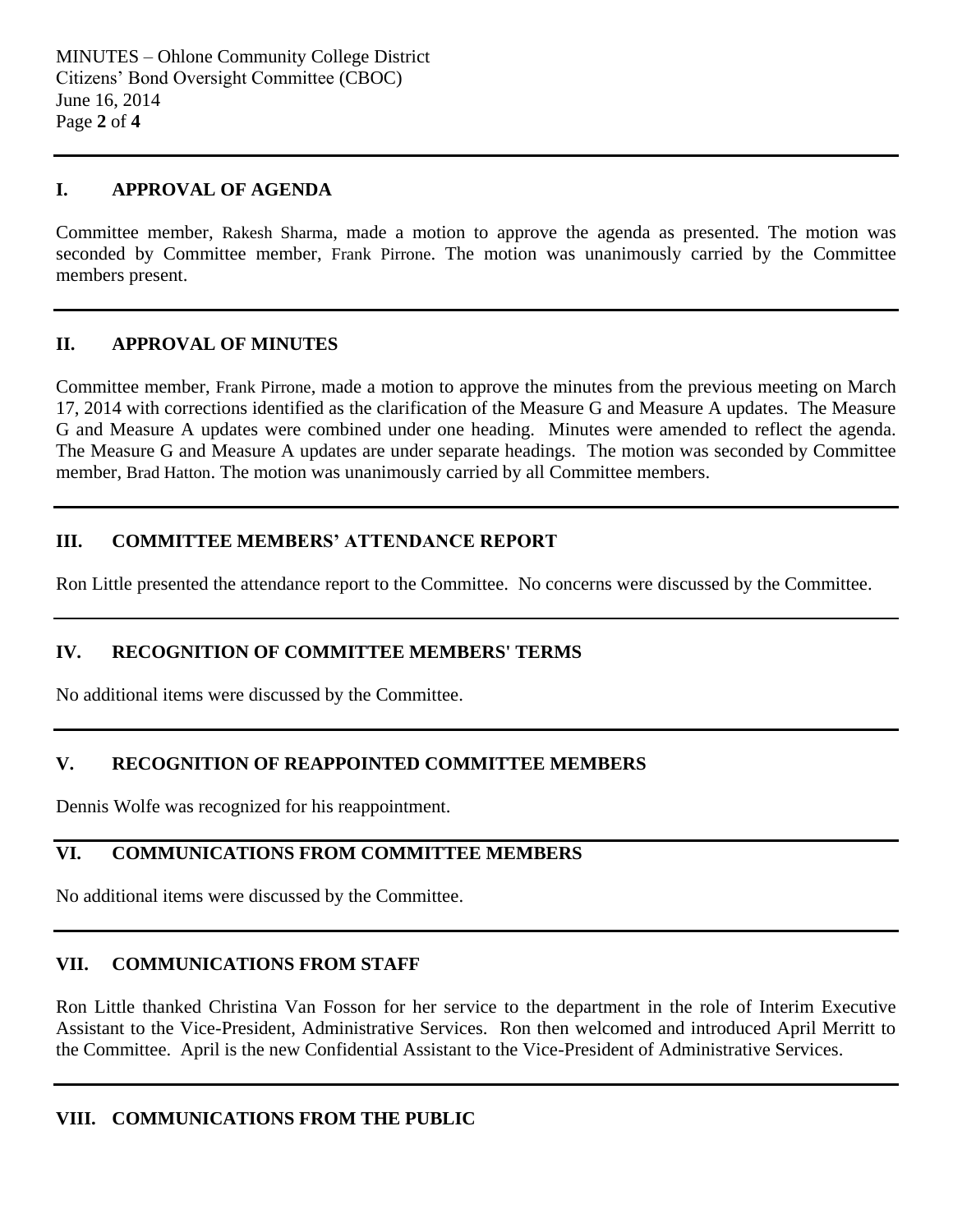No items were presented to the Committee.

## **IX. REVIEW OF AMENDED AND RESTATED BYLAWS**

Ann Kennedy presented the Citizens' Bond Oversight Committee (CBOC) Amended & Restated Bylaws *(BP 6740)* Memorandum to the Committee. These changes were approved by the Board of Trustees on May 14, 2014. She discussed the main changes to the Bylaws with the Committee. Committee members can now serve for three consecutive 2-year terms. The conflict of interest clause was updated with minor language changes. The Committee will receive a copy of the audit at the same time of the Board of Trustees. The Committee will receive a copy of any District responses to the audit findings. Ann noted these changes are nothing new to the District because the District was proactive in reporting transparently.

Additional changes, including additions and language changes, were made to sections 3.5.F; 4.1.A; 4.1.E; 5.3.B; 5.3.B1; 5.3.B2; 5.4; 8; and 9. These changes were discussed with the Committee.

## **X. ACADEMIC CORE BUILDING PROJECT UPDATE**

Carey Woo and Carl Hampson, both of Cannon Design, provided an update on the Academic Core Buildings. Carey noted that buildings 1, 2, 3, 4 and 8 will be demolished and replaced with three new buildings. The project, without VE efforts, is estimated to cost \$119.3 million. New designs were presented to the Committee by Carl. Changes were needed due to budget constraints. More green space has been added to the design to soften of concrete areas. A sculpture, *Unity,* from artist Mario Chiodo has been donated to Ohlone College and will be displayed in a common area. Carey continued the update with a discussion of the project timeline. The project's estimated completion date is October 2017.

# **XI. MEASURE G FINANCIAL UPDATE / BOND LIST REVISION**

Ron Little presented an update to the Committee. Cost estimates for Building 9 have been reduced by \$3 million due to refined project scope. Scope and cost estimates for Building 5, the parking structure and energy efficiency will also need to be refined. The goal is to free up approximately \$25 million for the Academic Core Project. Additionally, the Measure G Team would like to take Bond List Revision # 6 to the Board in August. Ann Kennedy reviewed the quarter three project financial reports with the Committee.

Committee member Dennis Wolfe, made a motion to approve. The motion was seconded by Committee member Frank Pirrone. The motion was unanimously carried by all Committee members.

## **XII. MEASURE A FINANCIAL UPDATE**